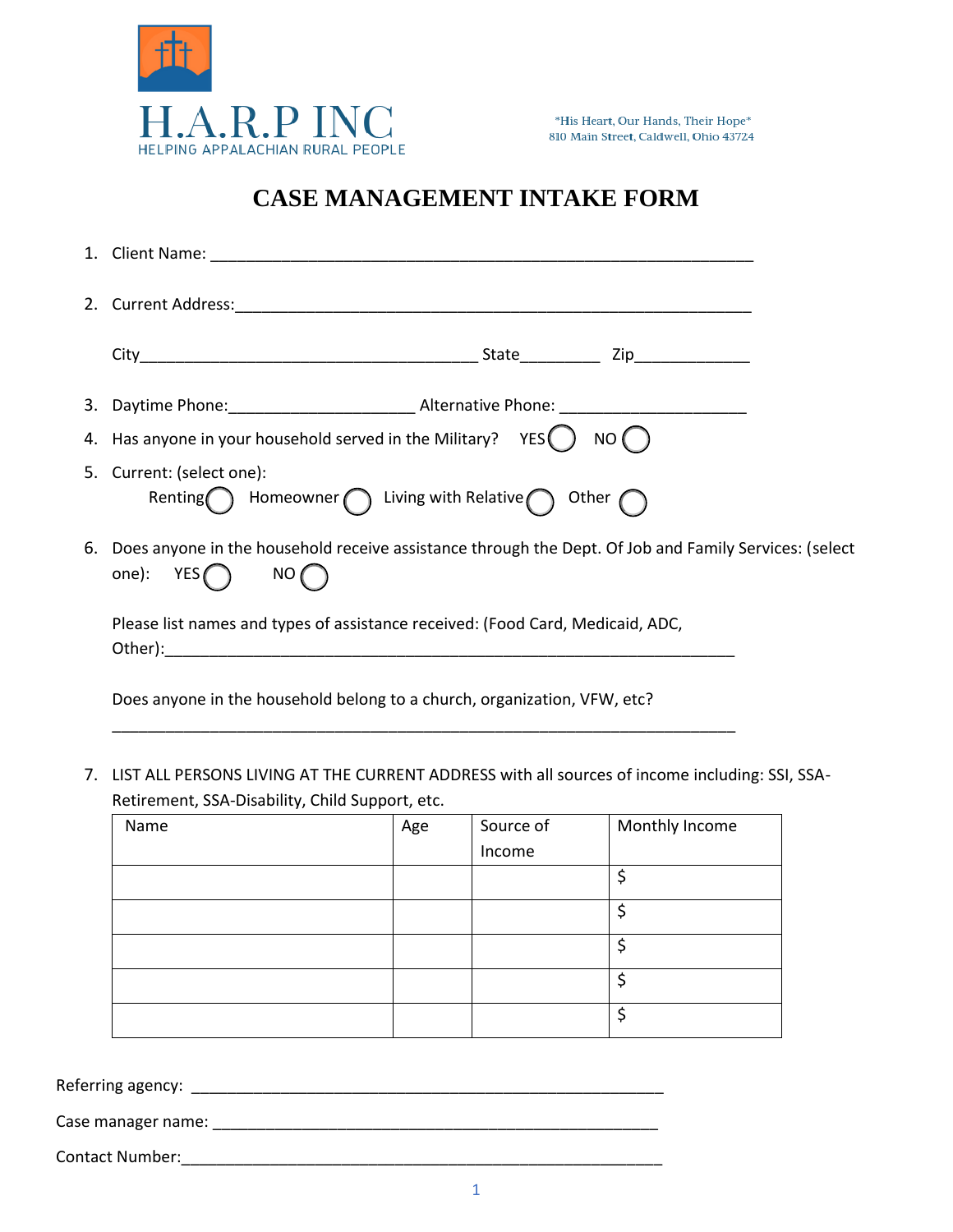## **ESSENTIAL NEEDS WORKSHEET**

Client Name:\_\_\_\_\_\_\_\_\_\_\_\_\_\_\_\_\_\_\_\_\_\_\_\_\_ Number of adults in home \_\_\_\_ Number of children in home \_\_\_\_

|                  | Office Use only |                 |  |
|------------------|-----------------|-----------------|--|
| <b>Furniture</b> | Date PU         | <b>Initials</b> |  |
| Couch            |                 |                 |  |
| Loveseat         |                 |                 |  |
| Chair            |                 |                 |  |
| Recliner         |                 |                 |  |
| Coffee table     |                 |                 |  |
| <b>End Stand</b> |                 |                 |  |
| Bed:             |                 |                 |  |
| Dresser          |                 |                 |  |
| Kitchen Table    |                 |                 |  |
| Kitchen Chairs   |                 |                 |  |
| Microwave Stand  |                 |                 |  |

|                         | Office Use only |                 |  |
|-------------------------|-----------------|-----------------|--|
| <b>Appliances</b>       | Date PU         | <b>Initials</b> |  |
| Refrigerator            |                 |                 |  |
| Stove (gas or electric) |                 |                 |  |
| Washer                  |                 |                 |  |
| Dryer (gas or electric) |                 |                 |  |
| Microwave               |                 |                 |  |
| <b>Toaster Oven</b>     |                 |                 |  |

| Office Use only            |  |                   |                       | Office Use only |                 |
|----------------------------|--|-------------------|-----------------------|-----------------|-----------------|
| <b>Initials</b><br>Date PU |  | <b>Housewares</b> |                       | Date PU         | <b>Initials</b> |
|                            |  |                   | Lamp                  |                 |                 |
|                            |  |                   | Curtains              |                 |                 |
|                            |  |                   | Pots / Pans           |                 |                 |
|                            |  |                   | <b>Dishes</b>         |                 |                 |
|                            |  |                   | Silverware / utensils |                 |                 |
|                            |  |                   | Coffee Pot            |                 |                 |
|                            |  |                   | Slow cooker           |                 |                 |
|                            |  |                   | Toaster               |                 |                 |
|                            |  |                   | <b>Dish Towels</b>    |                 |                 |
|                            |  |                   | <b>Bath Towels</b>    |                 |                 |
|                            |  |                   | Sheets / Blankets     |                 |                 |
|                            |  |                   |                       |                 |                 |

Other non-essential items may be for purchase at Heavenly Treasure Gift Shop or at H.A.R.P's Thursday yard sale.

Other needs (Please list and explain need):

Tell us how we can help you with other needs (Tell your story / situation):

 $\overline{\phantom{a}}$  , and the set of the set of the set of the set of the set of the set of the set of the set of the set of the set of the set of the set of the set of the set of the set of the set of the set of the set of the s